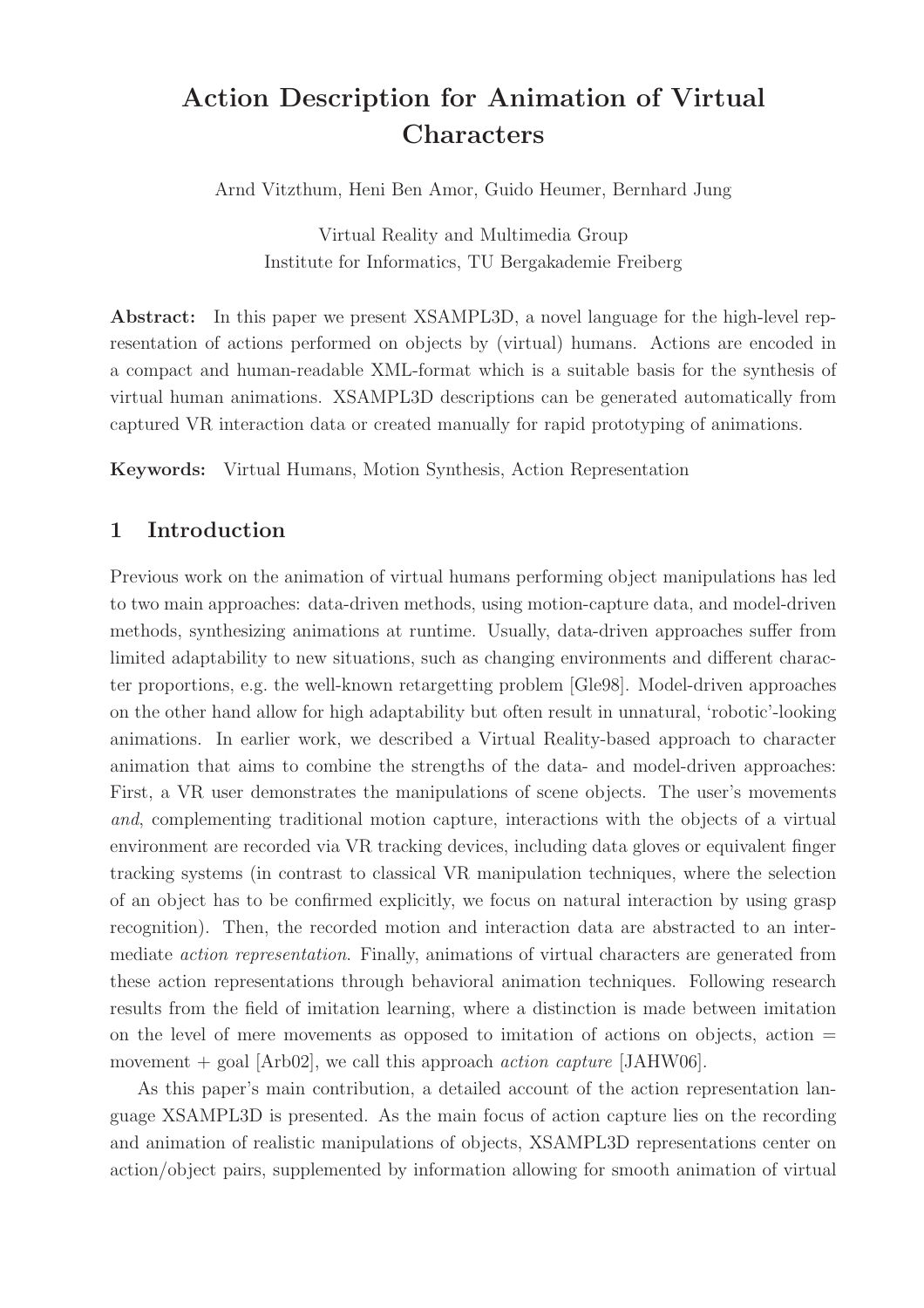

Figure 1: Action Capture - action representation and animation synthesis.

characters such as timing and trajectory data. The automatic derivation of XSAMPL3D descriptions from user interactions in VR (lower left corner in Figure 1) builds on the detection of basic interactions such as grasp, move, and release which are then combined to complete actions on the involved object. XSAMPL3D representations are however also compact enough to be directly authored by an animation designer (upper left corner in Figure 1), e.g. for purposes rapid prototyping of animations showing virtual humans performing object manipulations.

## 2 VR Infrastructure

Even though the action language presented here can also be used to rapid-prototype animations by manually creating actions description files, it is normally embedded in the action capture architecture. This architecture poses several demands on the infrastructure of the virtual reality system it runs on.

## 2.1 Scene Representation: Annotated Objects

An important component of an action description and animation system is formed by the objects on which actions are performed. In the sense of Arbib's formula  $action =$ movement  $+q$  oal [Arb02], objects are the goals of the actions. In computer graphics objects are mostly described as geometric models with additional information for rendering like materials, texture and other maps, etc. However, for the kind of complexity involved in the action capture method this is not enough. A description method is called for that allows for integration of other aspects about an object that go beyond mere graphical appearance, like physical properties, joint information for articulated objects and semantic annotations to support the grasping algorithms. To provide a convenient mechanism for declaration of all these different aspects of higher-level information about scene objects, the concept of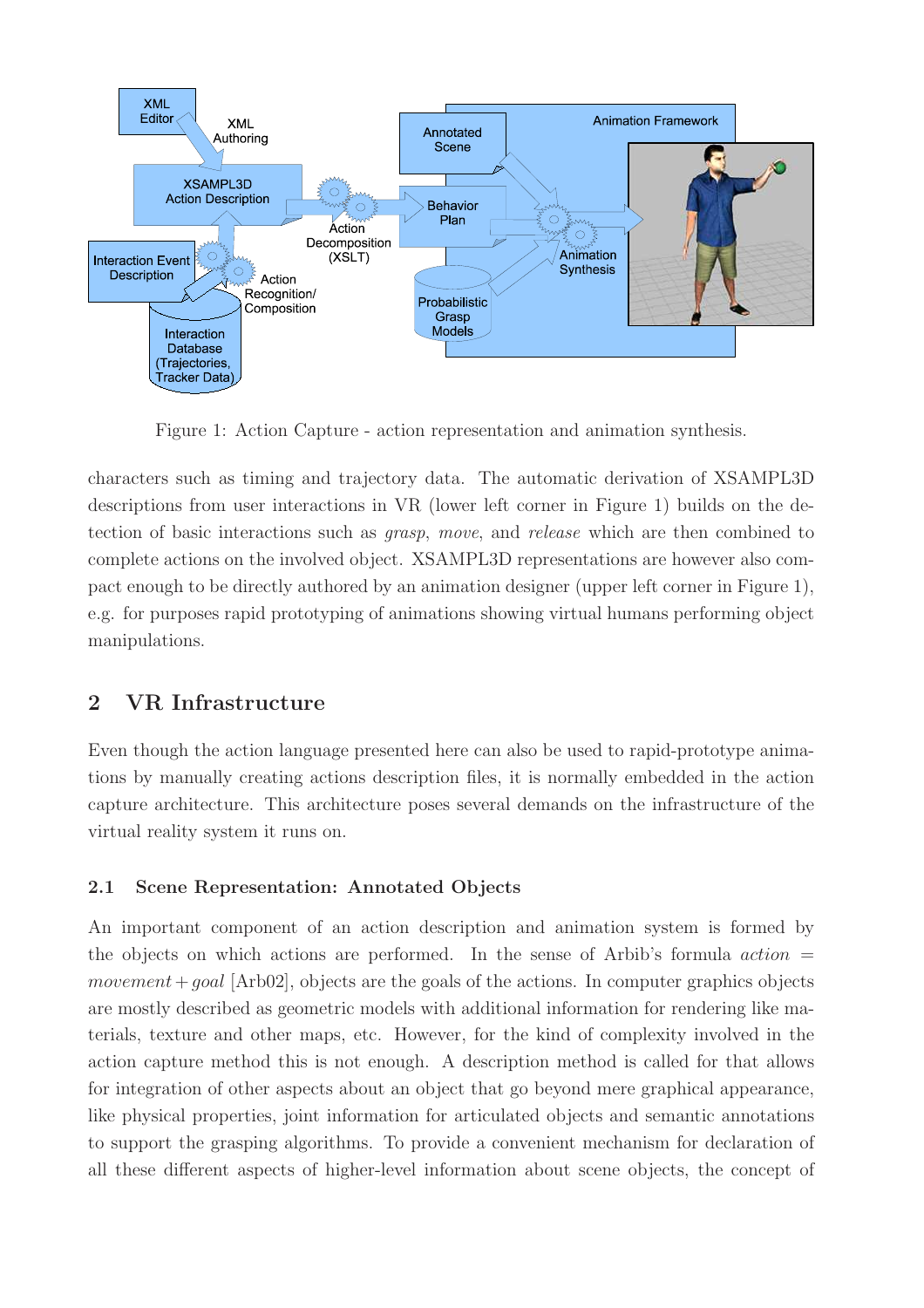annotated objects has been introduced [WHAJ06]; for an extension to articulated objects such as control actuators like knobs, switches etc. see [Gom08]. Object type descriptions are written in an XML-based representation structure and stored in a common database for reference.

#### 2.2 Interaction Recording

Since our approach for animation synthesis is primarily data-driven there needs to be some way to record VR interaction data. Most importantly *arm trajectory* and *hand posture* data during grasping are recorded. In our system all interaction data is stored persistently in an interaction database organized by recording sessions. Recording sessions are subdivided into channels each of which represents a certain single stream or element of the interaction data. This could be an input device like an optical tracker or a data glove, or motion data of a certain part of the body like hand postures or hand trajectories. The latter are recorded in a hand trajectory channel of which there is one for each hand. Trajectories within the channel are segmented by pauses in the motion or by object contact.

Hand posture data can be annotated with the grasp type used. In this way it can be used to train a grasp recognition classifier or as example data to create a low-dimensional posture model for a particular grasp type (see section 4). All grasp types are specified with respect to a certain grasp taxonomy. During the course of the virtual workers project several taxonomies have been explored. Currently the Schlesinger taxonomy [Sch19] is used for its simplicity and since it produces reliable classification results.

The result of the intermediate interaction analysis process is the detection of basic interactions (like reach-motions, grasping, releasing and manipulations of objects) which form the 'building blocks' of complete action descriptions. The details of the interaction analysis process go beyond the scope of this paper and the process is only mentioned here for the sake of completeness.

## 3 The XSAMPL3D Action Language

In order to realize a simple exchange and a compact representation of action descriptions, we defined an XML-based language called XSAMPL3D (XML Synchronized Action MarkuP Language for 3D). XSAMPL3D offers a human-readable syntax at a high level of abstraction. On the one hand, this facilitates the authoring of action descriptions and the post-editing of previously captured action sequences. On the other hand, if XSAMPL3D actions are derived from lower level data such as interaction events, trajectories and motion records, some of the details contained in the original data are lost. To compensate for this drawback, a multi-layer architecture was realized within the action capture framework, which allows for referencing lower-level information from higher-level layers. For example, an action description may contain links to the underlying interaction event layer. Using this mechanism, an animation player is able to synthesize an action animation at different levels of detail: From a 'pure'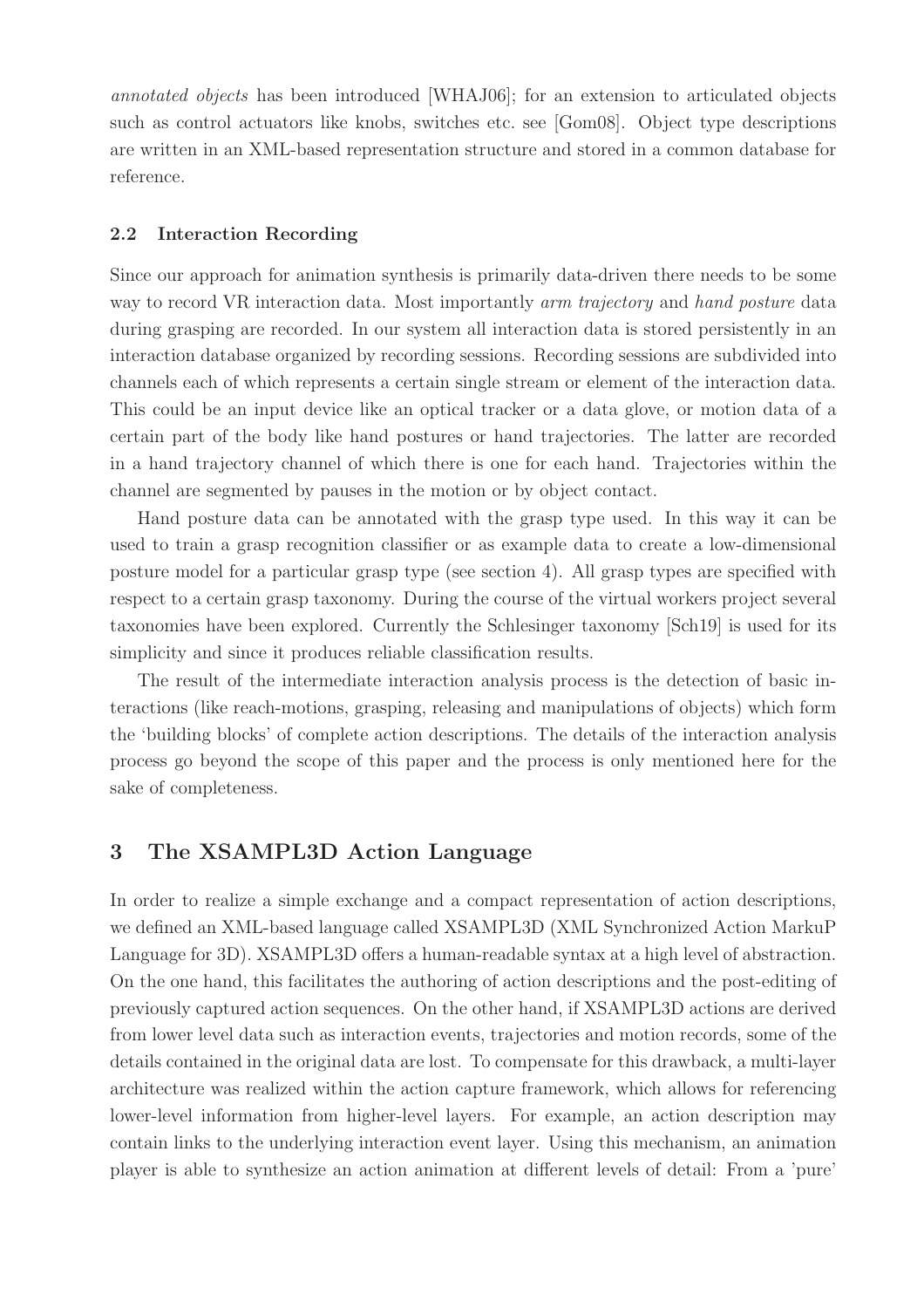

Figure 2: Simplified overview of the XSAMPL3D schema elements.

XSAMPL3D description, an animation can be generated which resembles roughly a recorded human motion (low level of detail). If the XSAMPL3D document contains additional links to interaction event data it is possible to reproduce the original motion very precisely (high level of detail). However, in either case an XSAMPL3D document must provide sufficient information to generate a natural looking animation.

Until now, XSAMPL3D comprises methods for the specification of one- or two-handed object manipulations. Actions can involve the displacement of objects. Currently, we do not consider indirect manipulation of objects (i. e. manipulating an object by using another object, such as displacing an object with a tool).

XSAMPL3D was specified as an XML schema. The schema defines a hierarchy of action types and additional elements related to the composition and synchronization of actions. It can be seen as a framework which delivers the components for building complex action scenarios. Figure 2 presents a simplified overview of the different action types.

XSAMPL3D was designed with extensibility in mind. Since very specific scenarios require very specific actions, it is almost impossible to specify a complete set of all imaginable actions. For example, while in a sports scenario an action throw object could be useful, in a car driving scenario such an action makes little sense. Thus, only a small set of actions was defined which allows us to describe the use cases we primarily address in our project, such as ergonomic studies on virtual machine prototypes. At schema level, a developer can extend XSAMPL3D by deriving new action types from the predefined ones in order to adapt the language to new situations. In addition, at instance level new actions can be composed using a set of interaction elements as described later in this section.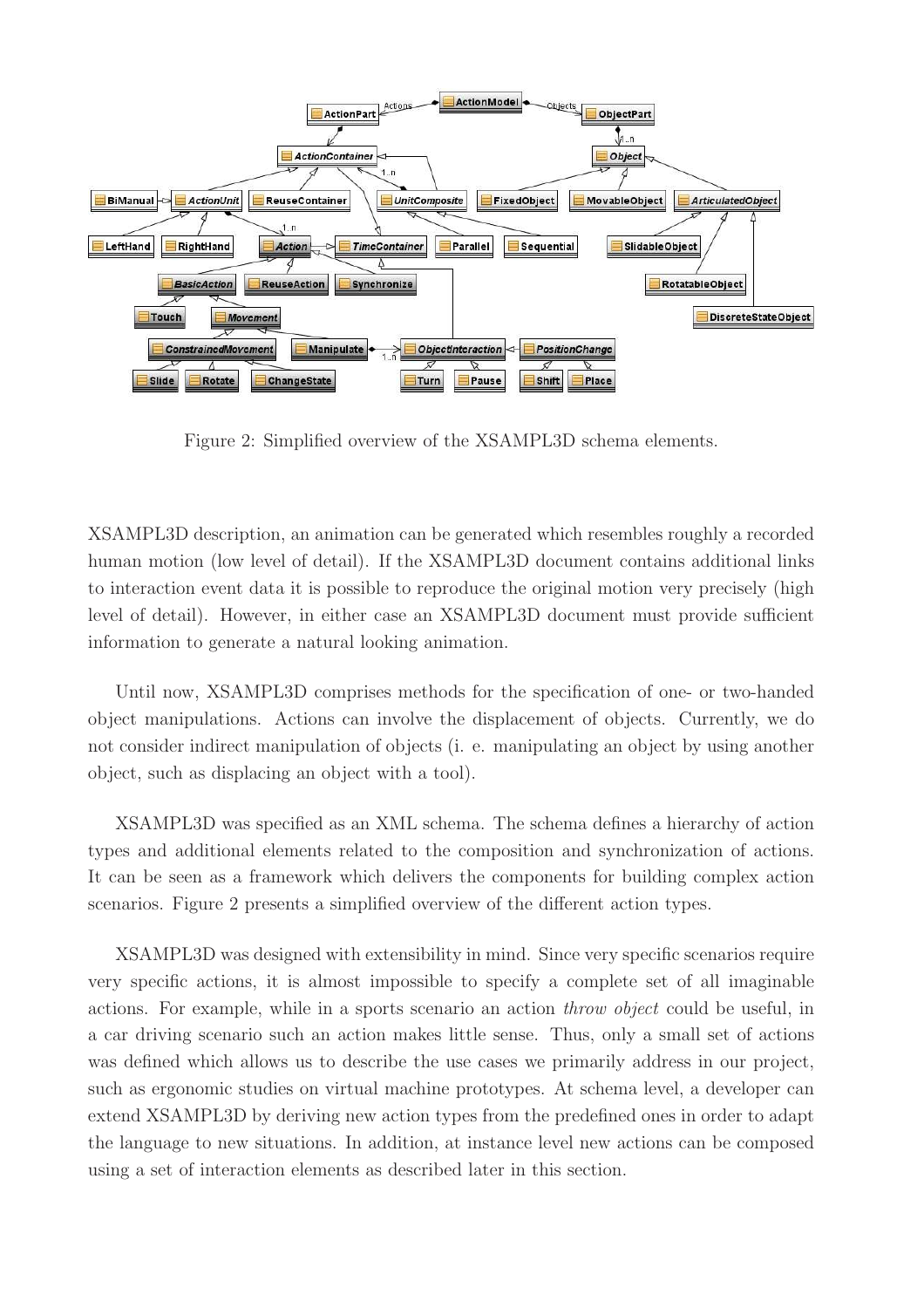

Figure 3: Espresso machine example. (a) The virtual human attaches a porta filter to an espresso machine. (b) The virtual human (skeletal representation) presses a button to fill a cup. (c) The cup is taken out of the machine.

#### 3.1 Example

As an example to demonstrate the application of XSAMPL3D we have chosen a brief scenario (Figure 3). We developed this example among others in a practical course together with students at the TU Freiberg in order to show the feasibility of our approach.

#### 3.2 Action Specification

The specification of the action format includes different aspects, such as (manipulated) objects, different action types, action composition, synchronization and timing.

Objects can be divided into several classes: articulated objects (e.g. control actuators), fixed objects and movable objects. Articulated objects have specific movement constraints which are defined in a separate *annotated object document* (see section 2). For example, a slider can only be moved along one axis and has a minimum and a maximum position. Fixed objects cannot be moved at all while movable objects can be moved arbitrarily (e. g. a cup).

An action describes the interaction of the (virtual) human's hand with a particular object. Conceptually, an action consists of different phases: Reaching (approaching the object), grasping, object interaction and releasing the object. Different action types can be distinguished: constrained object movements (Slide, Rotate, ChangeState), unconstrained object movements (Manipulate) and actions which don't result in an object displacement (Touch). Some action types can be only performed on special objects. For instance, constrained movements refer to the corresponding articulated object types. Unconstrained movements normally result in a change of the position and/or orientation of a movable object.

We focus on the manipulation of freely movable objects here since a more detailed discussion of articulated objects and the corresponding actions would go beyond the scope of this paper.

The manipulation of an object can involve different interactions, such as Place, Shift or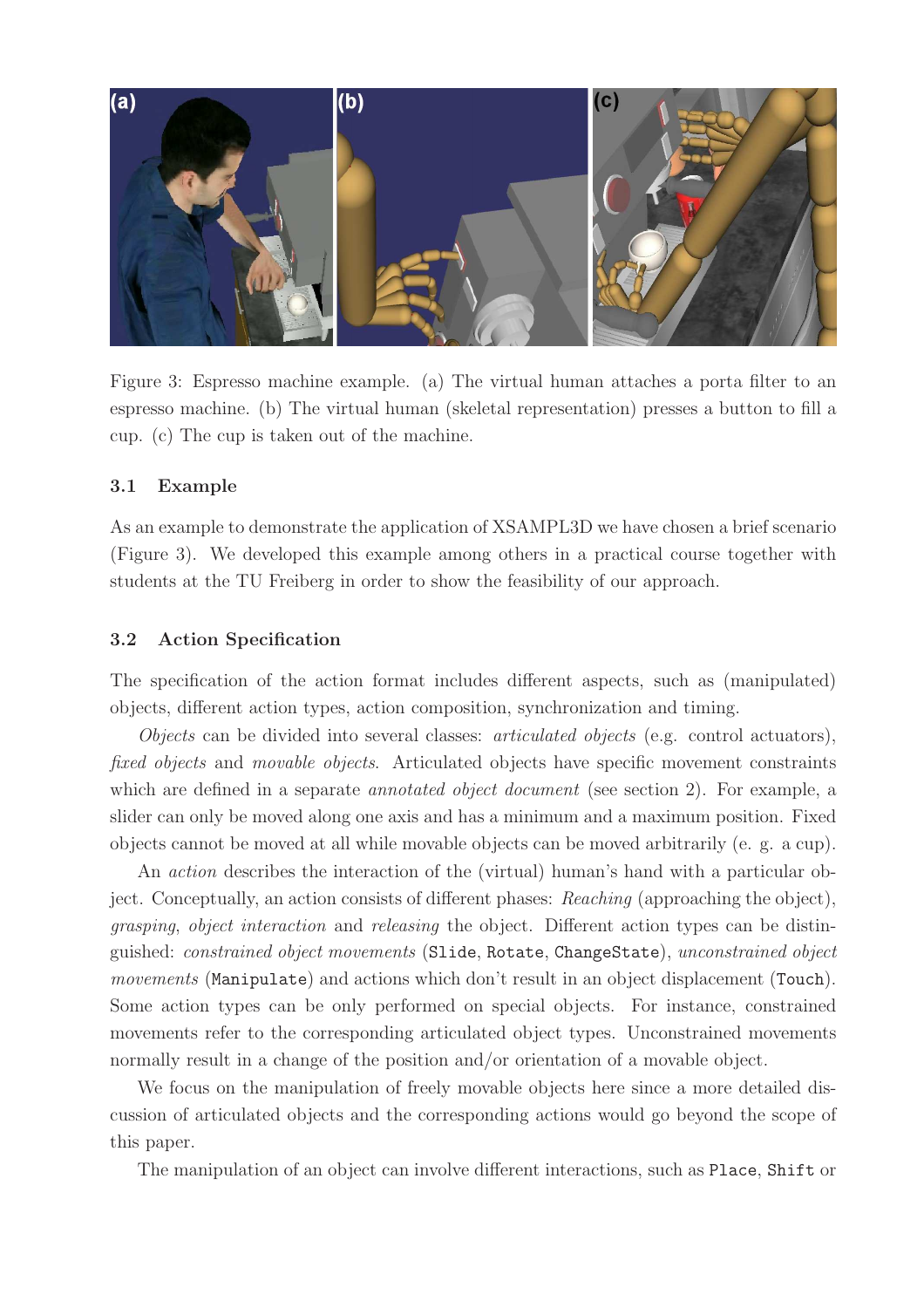Turn. The additional Pause element enables the insertion of a pause of a certain duration into a sequence of interactions. Place places an object at a certain position expressed in world coordinates (default), its own local object coordinates or relative to another object. It is also possible to specify the final orientation of the manipulated object. Shift is comparable to Place, with the difference that the object is moved over a planar surface (such as a computer mouse moved over a desk). A Turn interaction results in an orientation change of the object by specifying a turn angle and an optional turn axis. The turn axis is the "Up"-axis of the object by default. For example, in the kitchen scenario, the porta filter is first moved to the espresso machine and attached to it afterwards by a turn. The corresponding action description looks as follows:

```
<Manipulate ID='AttachFilter' graspType='schlesinger:cylindrical'
             object='PortaFilter' reachDuration='0.5'>
    <Place duration='1.0' orientation='0 0 1 0.785'
             position='0 0.1 0.1' posRelativeTo='EspressoMachine'/>
    \text{Turn} \quad \text{duration} = '0.5' \quad \text{angle} = ' -0.785'</Manipulate>
```
An action has two timing related attributes: reachDuration and duration (part of the contained interactions). reachDuration represents the time required to position the hand on the target object (reaching phase). During the reaching phase the hand is also preshaped to perform a grasp. The reaching phase has finished if a stable grasp has been established. The grasp type can be defined explicitly by using the action property graspType (syntax <grasp-taxonomy>:<grasp-type>). If no grasp type was specified, the animation player has to decide which grasp type can be applied in order to generate a plausible animation. The duration attribute of an interaction defines the length of time required to perform the interaction. In the example above it will take 0.5 seconds to turn the porta filter. The sum of all interaction durations and the reach duration represents the overall action duration.

Actions can be grouped together using an action unit. An action unit contains a sequence of actions which are executed with the same hand or with two hands cooperatively. In order to enable an appropriate description of action units, three different kinds of action units were defined: RightHand, LeftHand and BiManual. The code example below specifies that all actions of the kitchen scenario are to be performed consecutively with the left hand (simplified).

```
<LeftHand startTime='0' relaxDuration='2'>
  <Manipulate ... object='PortaFilter'>...</Manipulate>
  <TouchObject ... object='Button'/>
  <Manipulate ... object='Cup'><Place .../></ManipulateObject>
</LeftHand>
```
Properties related to timing of an action unit are startTime and relaxDuration. The startTime is the point of time when the first action of the unit starts after the unit was entered. All actions of the action unit are then executed consecutively in the order defined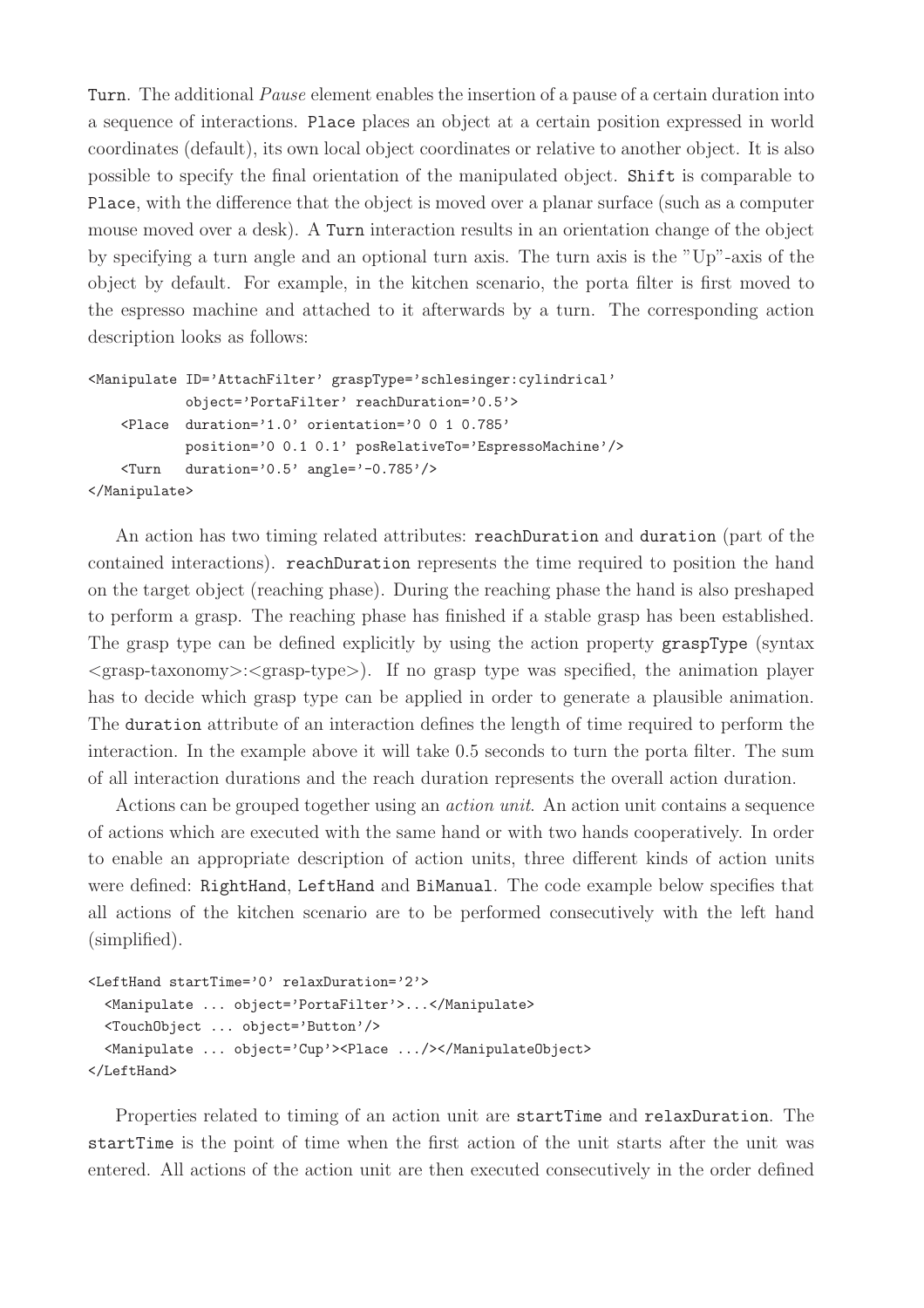

Figure 4: (a) A BiManual unit describes a sequence of actions which are performed bimanually. (b) A Synchronize action can be used to "synchronize" the movements of one hand with the movements of the other hand to perform selected actions of parallel sequences with both hands. In the example, actions 2 and 3 of unit 1 are performed bimanually.

in the corresponding XSAMPL3D instance document. When the last action has been completed, the action unit enters the relaxation phase. The relaxation duration of an action unit therefore describes the time required to return to the hand's relaxation position.

Action units themselves can be combined via so called unit composites. There are parallel composites, in which all actions are executed in parallel, and sequential composites, in which all actions are executed successively. The processing of a composite ends if the last (in sequential composites) or longest action unit (in parallel composites) is completed. For example, it would be possible to specify a parallel composite holding a unit which describes the action of the left hand (such as taking the cup out of the espresso machine) and a unit for the right hand, which at the same time is used to perform other tasks. Beside action units, unit composites can contain other composites. For instance, one can define sequential unit composites which are contained in a parallel composite. To realize such a containment hierarchy, the composite design pattern was applied.

ObjectInteraction elements, actions, action units and unit composites are so called time containers. A time container has its own internal relative time line. Any time container, which is equipped with an ID, can become a kind of a reusable prototype. Instead of inserting a copy of the container description at an appropriate place in an XSAMPL3D instance document, a ReuseContainer, ReuseAction or ReuseObjectInteraction tag with a prototype reference can be applied. An example would be a ReuseAction element which references the  $AttackFilter$ -action defined above.

A very special action type is the Synchronize type. Synchronize primarily enables the description of bimanual object manipulations. In contrast to the bimanual unit (see above in this section), Synchronize also allows for partially synchronizing parallel units (Figure 4). Like any other action, Synchronize can be inserted into an action unit. A synchronize action contains the ID of the unit to synchronize with and an attribute to specify the duration of the synchronization.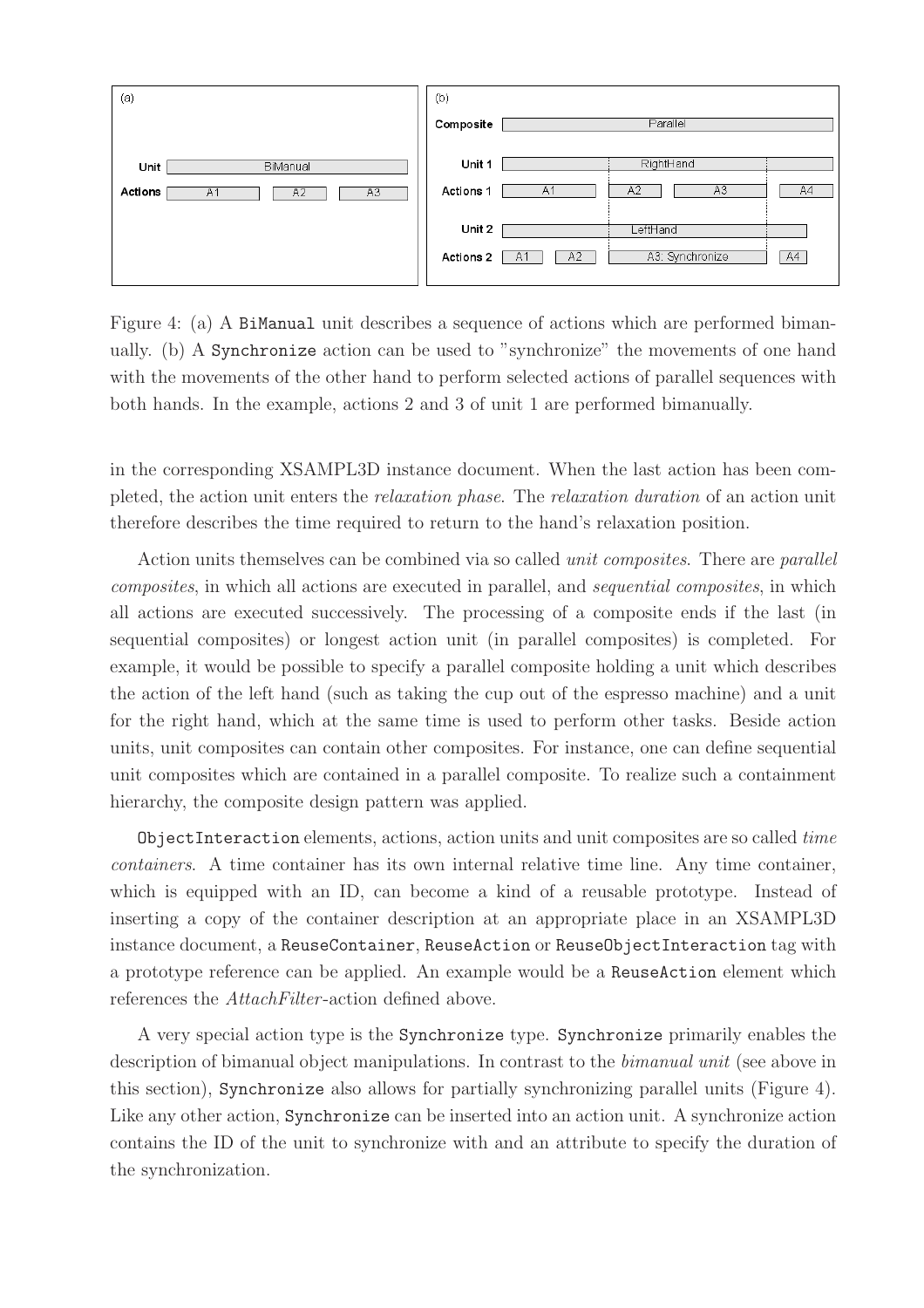#### 3.3 Action-Behavior-Mapping

Since XSAMPL3D descriptions are independent of a specific animation framework, mappings from actions to behaviors and animations can be realized in several different ways. In our implementation an XSAMPL3D instance document is automatically transformed into an XML behavior plan, which is a suitable format for virtual human animation (see next section). Since XSLT is the de-facto standard for transforming XML documents we use the schema-aware Saxon engine (www.saxonica.com), which allows us to access type information from the XSAMPL3D schema in XSLT. If necessary, the generated XML-plans can be manually refined.

## 4 Behavior Language and Execution

In our architecture actions describe the animation at a high-level of abstraction. Many informations about how the action is executed in detail are not included at this level of abstraction. However, for visualization and replay, such information is indispensable. The transformation of actions into animations is performed using a behavior-based animation framework (right-hand side of Figure 1). The framework uses a set of goal-directed behaviors to compute the joint rotation for animating the virtual human. An important property of the behaviors is their context awareness. Depending on the current situation, e.g. positions and orientations of objects, different control parameters for animating the virtual human are generated. During animation synthesis, machine learning and optimization techniques are used in order to guarantee that the generated motions fit the situation and environment at hand, more details are given in Section 4.1. The approach builds on current robot control architectures.

The behaviors contained in the framework include among others the *relax*, *push, pick,* place and turn behavior. The relax behavior makes the virtual human take on a relaxed body posture. This is useful for chaining several actions sequences. The push behavior can be used to push any objects or buttons. The pick behavior makes the virtual human perform a grasping motion in order to pick a given object. Conversely, the place behavior is used to move the grasped object to a new position. The *turn* behavior allows the virtual human to turn the grasped object around a given axis.

The framework automatically executes a sequence of behaviors provided in an XML representation. Figure 5 shows the behavior sequence for the kitchen scenario. Each behavior supported by the framework can be instantiated and parameterized in XML. The following XML code shows the instantiation of a Pick behavior:

```
<behavior>
<type>Pick</type>
 <param name="start-time">3</param>
 <param name="end-time">4</param>
 <param name="side">left</param>
 <param name="object">Cup</param>
```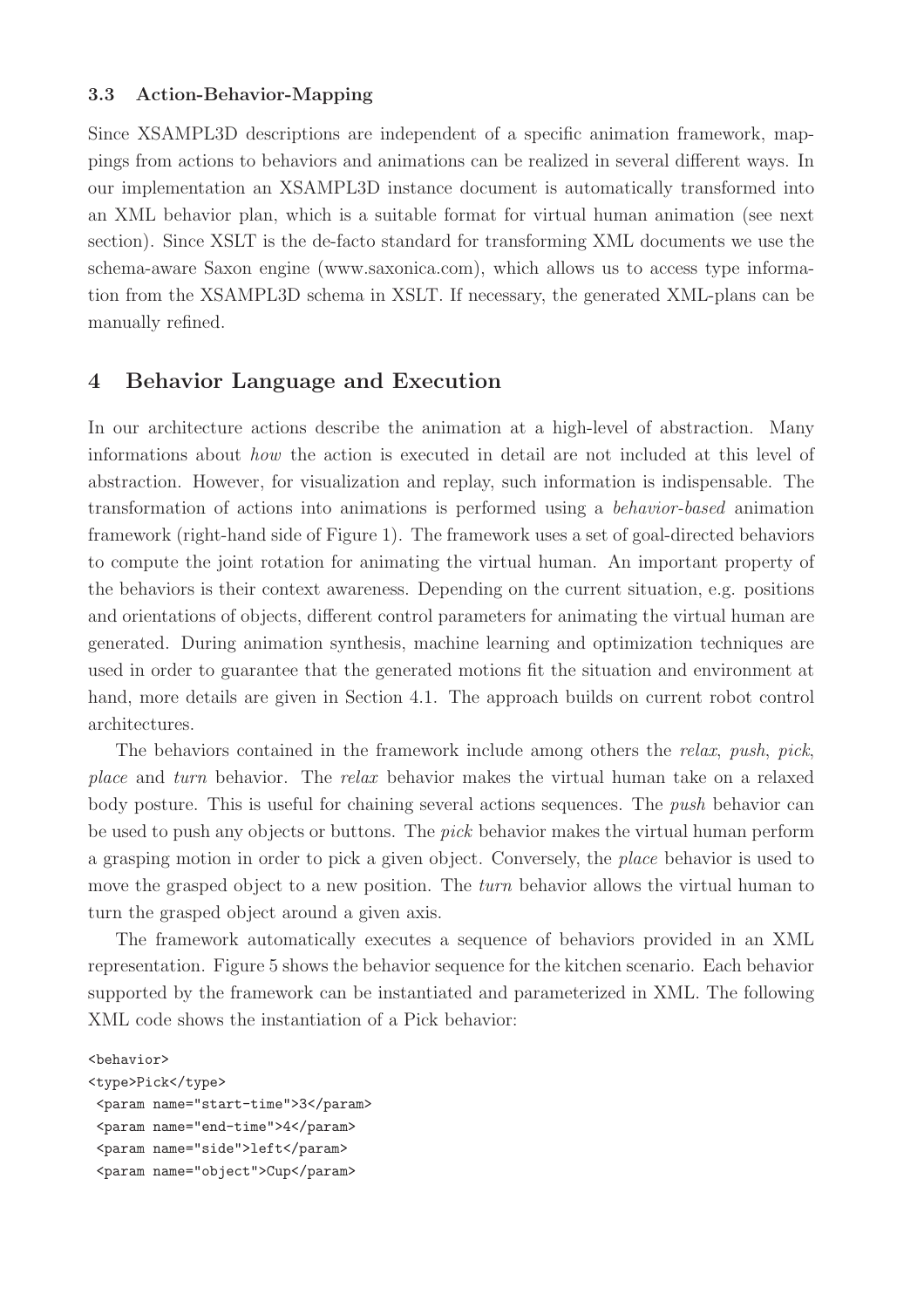

Figure 5: A sequence of behaviors used to create an animation in which a virtual human brews a cup of coffee.



Figure 6: Left: The starting point of the algorithm. The goal is to grasp the object by moving along a recorded trajectory. Right: First a suitable grasp is found using optimization (1). Then, the new position of the wrist is used to retarget the trajectory (2).

```
<param name="grasp-type">Schlesinger::tip</param>
<param name="grasp-pre-shape">-1 0 0</param>
<param name="follow-trajectory-file">trajectory_1_global_left.trj</param>
<param name="follow-ik-method">heuristic</param>
<param name="pick-hand-coords-rotation">-1 0 0</param>
</behavior>
```
Apart from the start and end time of the behavior, the user can also supply the name to be picked up and the particular grasp type in which this action should be performed. Typically before grasping, the human hand configuration takes on a preshape followed by the actual closing of the hand. This can be specified by the grasp-pre-shape parameter. The given hand shape is specified as a coordinate of a point in a probabilistic low-dimensional grasp model; for further details on this please refer to [BAHJV08]. The user can further specify which inverse kinematics algorithm should be used. In the following we will roughly explain the grasping algorithm for realizing such a pick behavior. In particular we will show how the algorithm ensures that even new objects or displaced objects can be correctly grasped.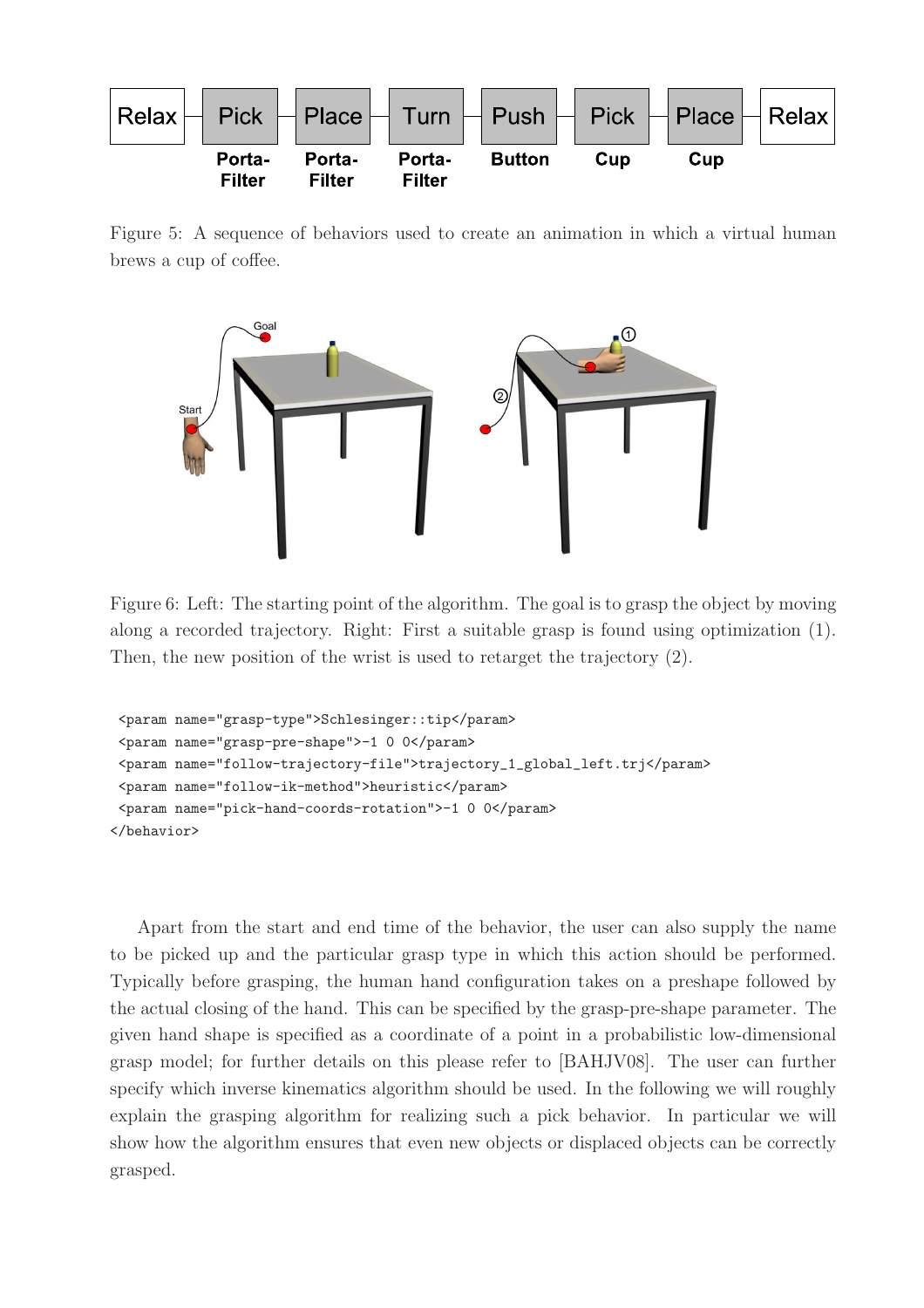#### 4.1 Grasping Strategy

The synthesis of a new grasping animation consists of two steps, as can be seen in Figure 6. First, a stable and natural looking grasp is generated. This is done using an imitation learning based approach. For this, the user provides some example hand configurations using a data-glove. These recorded demonstrations can be used to synthesize a large number of variations of the intended grasps. Using an optimization algorithm, such as a genetic algorithm, an appropriate grasp can be generated for a given object. In the second step, the new wrist position is used to generate a trajectory leading from the start position of the hand to the new wrist position. Using the algorithm described in  $[BADV^+08]$ , we retarget a previously recorded trajectory to the new wrist position. As a result we have both a trajectory specifying the motion of the wrist during the animation as well as a hand configuration for grasping the object. This is sufficient for generating the animation using well-known algorithms, such as inverse kinematics. Motor programs for different skeletal architechtures, such as the H-Anim format, allow us to replay the animation with a number of available virtual humans.

### 5 Related Work

The design of XSAMPL3D was influenced by different research domains and standards. In the field of Embodied Conversational Agents (ECAs) researchers separate concepts to describe the agent's intentions ("higher-level" goals) from concepts to describe behaviors. From this viewpoint, XSAMPL3D rather contains behavioral elements (actions) which represent the steps required to reach a certain higher-level goal (such as preparing a cup of espresso), while behavior plans as described in section 4 concretize how (i.e. with which body movements) exactly such a goal can be achieved. Examples of behavior-related XML-formats in the field of ECAs are e.g. MURML [KKW02] or the Behavior Markup Language [VCC<sup>+</sup>07]. Although these languages focus more on gestures, facial expression, gaze and speech than on the interaction with virtual objects, they share some common aspects with XSAMPL3D, such as the synchronization and timing of activities. Another influence of gesture-related research in XSAMPL3D is represented by the concept of action units. This concept was inspired by Kendon [Ken04], who analogously uses the term *gesture unit* to denote a sequence of connected gestures.

The CONFUCIUS system introduced in Ma and Mc Kevitt [MMK06] can be seen as an example of a character animation framework which is partially based on action descriptions. The authors propose a comprehensive list of hand movements. Some of these movements, especially those involving the manipulation of objects, are comparable to XSAMPL3D interactions. In contrast to XSAMPL3D, the authors aim at animation generation from natural language input.

XSAMPL3D was also influenced by the field of animation scripting languages. For instance, the Alice3D scripting language [PAB<sup>+</sup>97] aims at enabling 3D animation authoring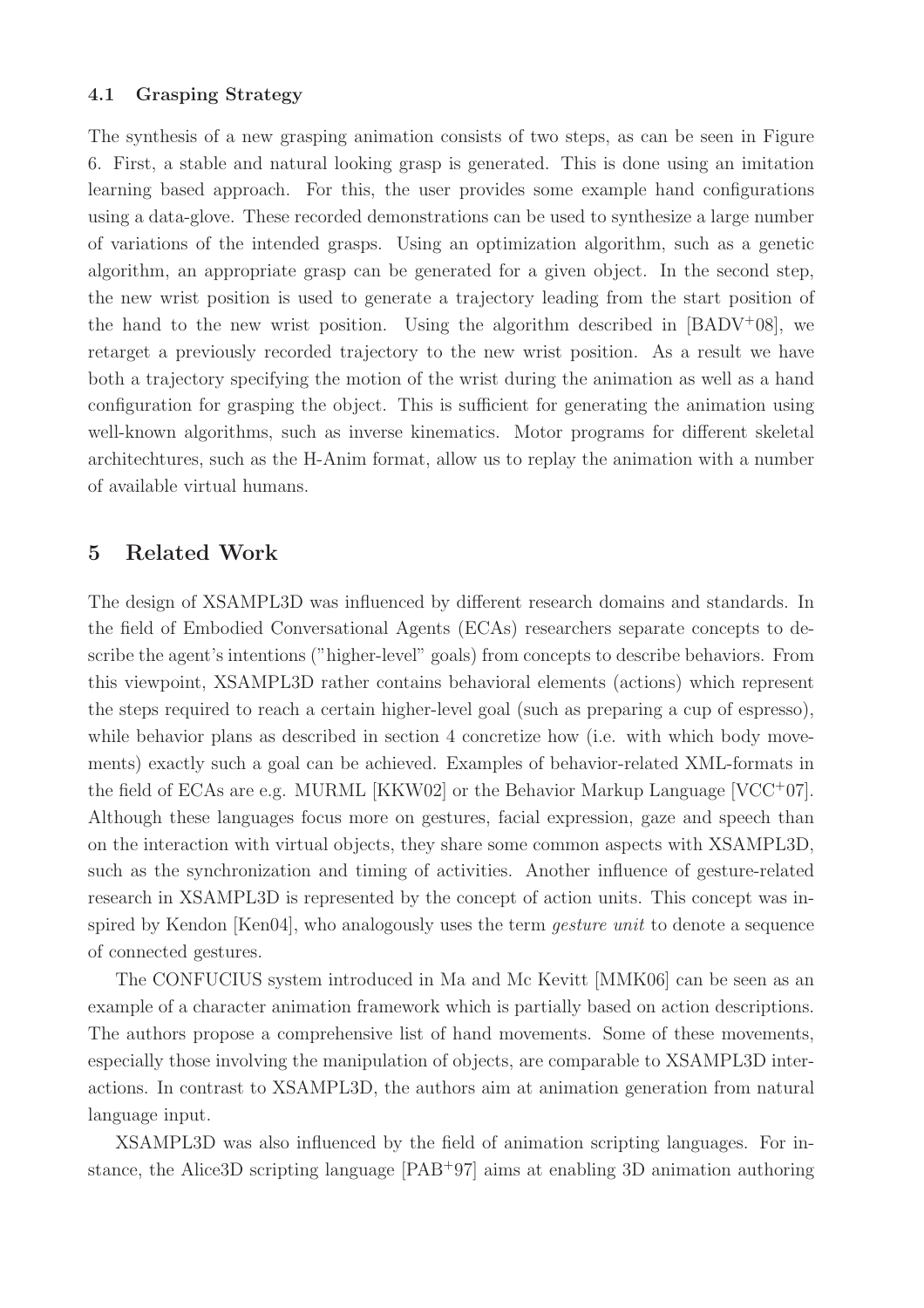for novices. As in XSAMPL3D, 3D object manipulations (or actions) can be described in an intuitive manner. For instance, objects can be moved to an absolute position or displaced relative to their current position. As other animation scripting languages, Alice3D contains elements for the definition of synchronization aspects, such as parallel and sequential movements. However, Alice3D does not explicitly focus on hand-object interaction and virtual character animation.

The syntax and semantics of XSAMPL3D synchronization elements, such as Parallel and Sequential, were primarily inspired by SMIL, the Synchronized Multimedia Integration Language [Wor98], while the reuse of time containers is geared to the DEF/USE-mechansim in X3D or VRML.

## 6 Conclusion

In this paper, we proposed a new approach for the representation of actions involving object manipulations and their reproduction by virtual humans, which is part of the action capture overall process described in [JAHW06]. Actions are encoded in a domain-specific XMLdialect called XSAMPL3D. XSAMPL3D offers a compact and human-readable notation at a high-level of abstraction. XSAMPL3D descriptions can be either derived from recorded interaction data or created manually for rapid prototyping of animations. XSAMPL3D documents are automatically translatable into XML behavior plans, which provide a solid foundation for the animation of virtual characters.

As a first proof-of-concept, the approach was successfully applied by students in a practical course. In this course several scenarios were realized, such as different kitchen scenarios (e.g. the example described in this paper) and an office desk scenario.

We plan to evaluate the approach in further scenarios, especially scenarios including the operation of control actuators. Since the existing physics support for control actuators has been implemented and tested using a separate framework, this functionality has to be integrated as a component into our current virtual human animation system. In addition, the flexible hierachical structure of XSAMPL3D facilitates the extension with elements that allow the description of more than two parallel (i.e. left and right hand) activities. Extension possibilities comprise the integration of head and foot movements or multiple (virtual) humans.

## References

- [Arb02] M. A. Arbib. The mirror system, imitation, and the evolution of language. In Imitation in Animals and Artefacts. MIT Press, 2002.
- [BADV<sup>+</sup>08] H. Ben Amor, M. Deininger, A. Vitzthum, B. Jung, and G. Heumer. Examplebased synthesis of goal-directed motion trajectories for virtual humans. In 5. Workshop "Virtuelle und Erweiterte Realität. GI-Fachgruppe VR/AR, 2008.